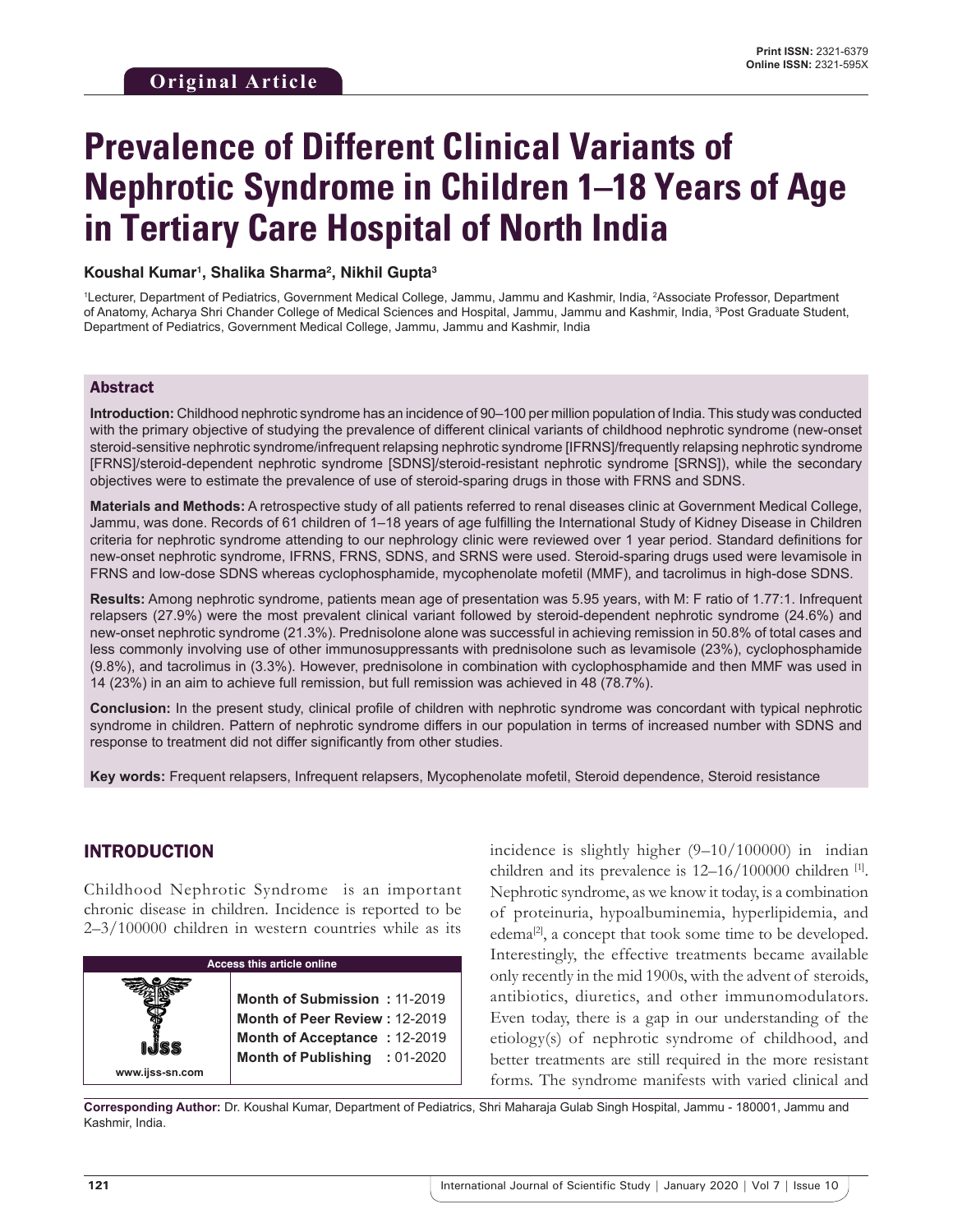pathological states. Corticosteroids remain the mainstay for treatment of nephrotic syndrome. Based on the response to corticosteroids, children with Nephrotic syndrome segregate into steroid-sensitive group that has a good long term prognosis but risk of frequent relapses/dependence and steroid resistant group that has poor outcomes despite immunosuppression.[2] Response to medications is quite variable with some children requiring further course of steroid sparing agents , while others achieve complete remission after the course of prednisolone. Steriod sparing agents , such as levamisole, cytotoxic agents like cyclophosphamide, Mycophenolate mofetil, calcineurin inhibitors and rituximab are often used to induce or maintain remission with mixed results<sup>[2].</sup>

This study was undertaken to assess the demographic and clinical profile, prevalence of different clinical variants of childhood Nephrotic syndrome and role of immunosuppresants in achieving remission in our centre as no such data is available from our demographic settings.

# MATERIALS AND METHODS

A retrospective study of all patients referred to renal diseases clinic at Government Medical College, Jammu, was done. Records of 61 children in the age group of 1–18 years of age fulfilling the International Study of Kidney Disease in Children (ISKDC) criteria for nephrotic syndrome (NS) attending to our nephrology clinic were reviewed from August 2019 to January 2020.

# **Inclusion Criteria**

• Children 1–18 years with nephrotic syndrome diagnosed as per the ISKDC guidelines (nephrotic range proteinuria with spot urine PCR of >−2, hypoalbuminemia <2.5 g/dl, hyperlipidemia (serum cholesterol >200 mg/dl), and edema.

# **Exclusion criteria**

- Children whose records were not complete were excluded from the study
- Children with secondary causes of nephrotic syndrome were excluded from the study.

Written informed consent was taken from parent/ guardian of each child before including them in study. Thorough history, detailed examination, and clinical assessment including anthropometry and blood pressure were noted during evaluation. Laboratory values were acquired for confirmation of our diagnosis and for renal dysfunction. A retrospective study of all patients referred to renal diseases clinic at Government Medical College, Jammu, was done. Our medical college runs special clinic for patients with nephrotic syndrome every Wednesday 3–5 pm. Monthly follow-up of all patients is done. All patients referred to special clinic are investigated for proteinuria. Complete clinical examination is done to rule out complications. Biannually, all children undergo ophthalmic examination to screen for the development of cataract. Period of review was for the year 2019. Review was done from special clinic cards used for documentation of visits of patients in renal disease special clinic. Variables assessed were sex distribution, age at presentation for first attack, duration of edema, steroid responsiveness, and use of steroid-sparing agents. Biopsy was performed on five patients with steroid-dependent nephrotic syndrome (SDNS) and steroid-resistant nephrotic syndrome. Histopathology was suggestive of minimal change disease in two and focal segmental glomerulosclerosis in three.

All analyses were carried out using statistical software, SPSS, after data collection.

# RESULTS

The present study consists of 61 cases of nephrotic syndrome attending our Pediatric Nephrology Special clinics in the Department of Pediatrics, GMC, Jammu, over a period of 1 year.

# **Inclusion and Analytical Sample Flow**

A total of 61 cases of nephrotic syndrome were studied in 1 year period from January 2019 to December 2019. Table 1 shows that 63.93% of children were in the age group of 3–9 years and the age ranged from 1 to 16 years with mean

**Table 1: Profile of patients with nephrotic** 

| syndrome                                |                |            |                 |  |  |
|-----------------------------------------|----------------|------------|-----------------|--|--|
| <b>Variable</b>                         | <b>Number</b>  | Percentage | <b>Mean±SD</b>  |  |  |
| Age in years                            |                |            |                 |  |  |
| $0 - 3$                                 | 9              | 14.75      | $5.95 \pm 3.47$ |  |  |
| $3 - 6$                                 | 21             | 34.42      |                 |  |  |
| $6 - 9$                                 | 18             | 29.50      |                 |  |  |
| $9 - 12$                                | 8              | 13.11      |                 |  |  |
| $12 - 15$                               | 3              | 4.91       |                 |  |  |
| $\geq 15$                               | $\overline{2}$ | 3.27       |                 |  |  |
| Sex                                     |                |            |                 |  |  |
| Male                                    | 39             | 63.9       |                 |  |  |
| Female                                  | 22             | 36.1       |                 |  |  |
| Duration of nephrotic syndrome in years |                |            |                 |  |  |
| $\leq 1$                                | 15             | 24.59      | $3.20 \pm 2.54$ |  |  |
| $1 - 3$                                 | 27             | 44.26      |                 |  |  |
| $3 - 6$                                 | 12             | 19.67      |                 |  |  |
| $6 - 9$                                 | 6              | 9.83       |                 |  |  |
| >9                                      | 1              | 1.63       |                 |  |  |
| Duration of edema in weeks              |                |            |                 |  |  |
| ≤1                                      | 31             | 50.81      | $1.67 \pm 0.96$ |  |  |
| $1 - 2$                                 | 23             | 37.70      |                 |  |  |
| >2                                      | 7              | 11.47      |                 |  |  |
| SD: Standard deviation                  |                |            |                 |  |  |

International Journal of Scientific Study | January 2020 | Vol 7 | Issue 10 **122**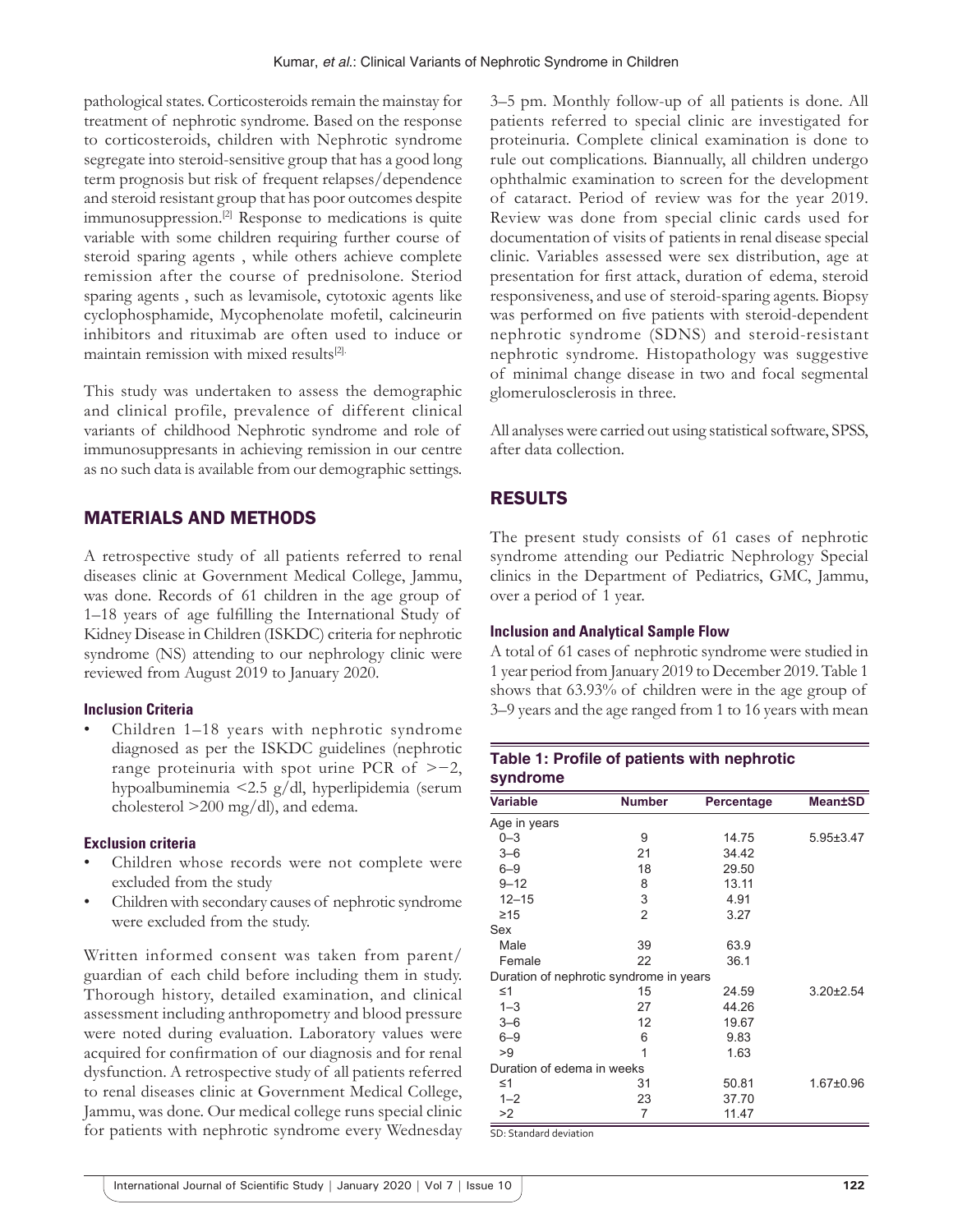age of the onset of nephrotic syndrome as 5.95 years. Malefemale ratio was 1.77:1. Mean height of patients was 104.21  $\pm$  19.87 cm (71–163) and the mean weight was 20.15  $\pm$ 9.38 kg (9–50). Mean duration of nephrotic syndrome in years was  $3.20 \pm 2.54$  years and mean duration of edema in weeks was  $1.67 \pm 0.96$ .

Table 2 shows that infrequent relapsers accounted for maximum number of cases 27.9% followed by SDNS 24.6% and new-onset NS – 21.3%.

Table 2 also shows that prednisolone alone was successful in achieving remission in 50.8% of total cases and less commonly involving use of other immunosuppressants with prednisolone such as levamisole (23%), cyclophosphamide

#### **Table 2: Clinical types and use of immunosuppressants in patients of nephrotic syndrome**

| <b>Clinical types</b> | <b>Number</b> | Percentage |
|-----------------------|---------------|------------|
| <b>SSNS</b>           |               |            |
| New-onset NS          | 31            | 21.3       |
| <b>IFRNS</b>          | 14            | 27.9       |
| <b>FRNS</b>           | 6             | 19.7       |
| <b>SDNS</b>           | 8             | 24.6       |
| <b>SRNS</b>           | 2             | 6.6        |
| Immunosuppressants    |               |            |
| PRED                  |               | 50.8       |
| P+LEV                 |               | 23.0       |
| P+CYP                 |               | 9.8        |
| P+MMF                 |               | 13.1       |
| P+TAC                 |               | 3.3        |

SSNS: Steroid-sensitive nephrotic syndrome, SRNS: Steroid-resistant nephrotic syndrome, IFRNS: Infrequent relapsing nephrotic syndrome, FRNS: Frequently relapsing nephrotic syndrome, SDNS: Steroid-dependent nephrotic syndrome, MMF: Mycophenolate mofetil

#### **Table 3: Results of biochemical tests in patients of nephrotic syndrome**

| <b>Variable</b>   |    | <b>Number Percentage</b> | Mean±SD (range)             |
|-------------------|----|--------------------------|-----------------------------|
| Serum albumin     |    |                          |                             |
| $\leq 1.5$        | 17 | 27.86                    | 1.78±0.46 (0.80–3.5)        |
| $1.5 - 2.5$       | 43 | 70.49                    |                             |
| $2.5 - 3.5$       | 1  | 1.63                     |                             |
| Serum cholesterol |    |                          |                             |
| $200 - 300$       | 12 | 19.67                    | 392.09±105.81 (223-712)     |
| 300-400           | 21 | 34.42                    |                             |
| 400-500           | 21 | 34.42                    |                             |
| >500              | 7  | 11.47                    |                             |
| Serum creatinine  |    |                          |                             |
| < 0.5             | 17 | 27.86                    | $0.68 \pm 0.93$ (0.20-7.70) |
| $0.5 - 1.00$      | 41 | 67.21                    |                             |
| ≥1.00             | 3  | 4.91                     |                             |
| <b>BUN</b>        |    |                          |                             |
| 20                | 23 | 37.70                    | 31.60±2.69 (6.00-177.00)    |
| $20 - 40$         | 26 | 42.62                    |                             |
| $40 - 60$         | 6  | 9.83                     |                             |
| ≥60               | 6  | 9.83                     |                             |

SD: Standard deviation, BUN: Blood urea nitrogen

(9.8%), and tacrolimus (3.3%). However, prednisolone in combination with cyclophosphamide and then MMF was used in 14 (23%).

Table 3 shows that Mean serum albumin, cholesterol, creatinine, and blood urea nitrogen in the study group were 1.78, 392, 0.68, and 31.60, respectively. Mean spot urine protein-creatinine ratio values were 8.48 accounting for approximately 23% of cases.

Out of 61 cases, one case expired during the study period.

Table 4 shows the status of patients at follow-up. About 78.7% (48) of patients achieved full remission.

## **DISCUSSION**

Patients with NS lose massive amounts of protein in urine, leading to hypoproteinemia, hyperlipidemia, and edema.<sup>[1]</sup> In this study, we analyzed 61 patients of NS over 1 year, 39 were male, and 22 females with M: F ratio of 1.77:1. In our report, 3–6 years age group constituted maximum number of cases with mean age of  $5.95 \pm 3.47$  years. The mean age was similar to that reported in other studies. In a study by Sahana, $[3]$  mean age at presentation was 7.4 years. In their study, 65% of the subjects belonged to 6–12 years of age followed by 1–5 years (31%). Pandya and Mehta<sup>[4]</sup> reported mean age as 4.08 years and Kiran and Kumar reported the mean age at presentation as 6.7 years.[5] There were 73 (68.2%) males and 34 (31.7%) females with a male-female ratio of 2.1:1. Sahana<sup>[3]</sup> found that  $76\%$  of the subjects were males while 24% were female with male-to-female ratio of 3.27:1 suggesting a male preponderance. Pandya and Mehta and Kiran and Kumar also observed male predominance in their studies.<sup>[4,5]</sup> These observations are similar to data available from other centers. The mean age of presentation was similar to other studies. A study in Auckland observed mean age at diagnosis as 5.4 years.<sup>[6]</sup> A single-center study done in Iran reported mean age of presentation as 4.87 years.[7] According to observational studies, the prevalence of nephrotic syndrome in children has a 2–1 male-to-female ratio. Other studies report an incidence of 1.45–1.9/1.

In our study, infrequent relapse NS accounted for maximum number of cases 27.9% followed by SDNS 24.6% of cases

| Table 4: Results of clinical and biochemical |
|----------------------------------------------|
| remission in cases                           |

| <b>Variable</b> | <b>Number</b> | Percentage |  |
|-----------------|---------------|------------|--|
| Remission       |               |            |  |
| Full            | 48            | 78.7       |  |
| Partial         | 8             | 13.1       |  |
| No              | 5             | 82         |  |